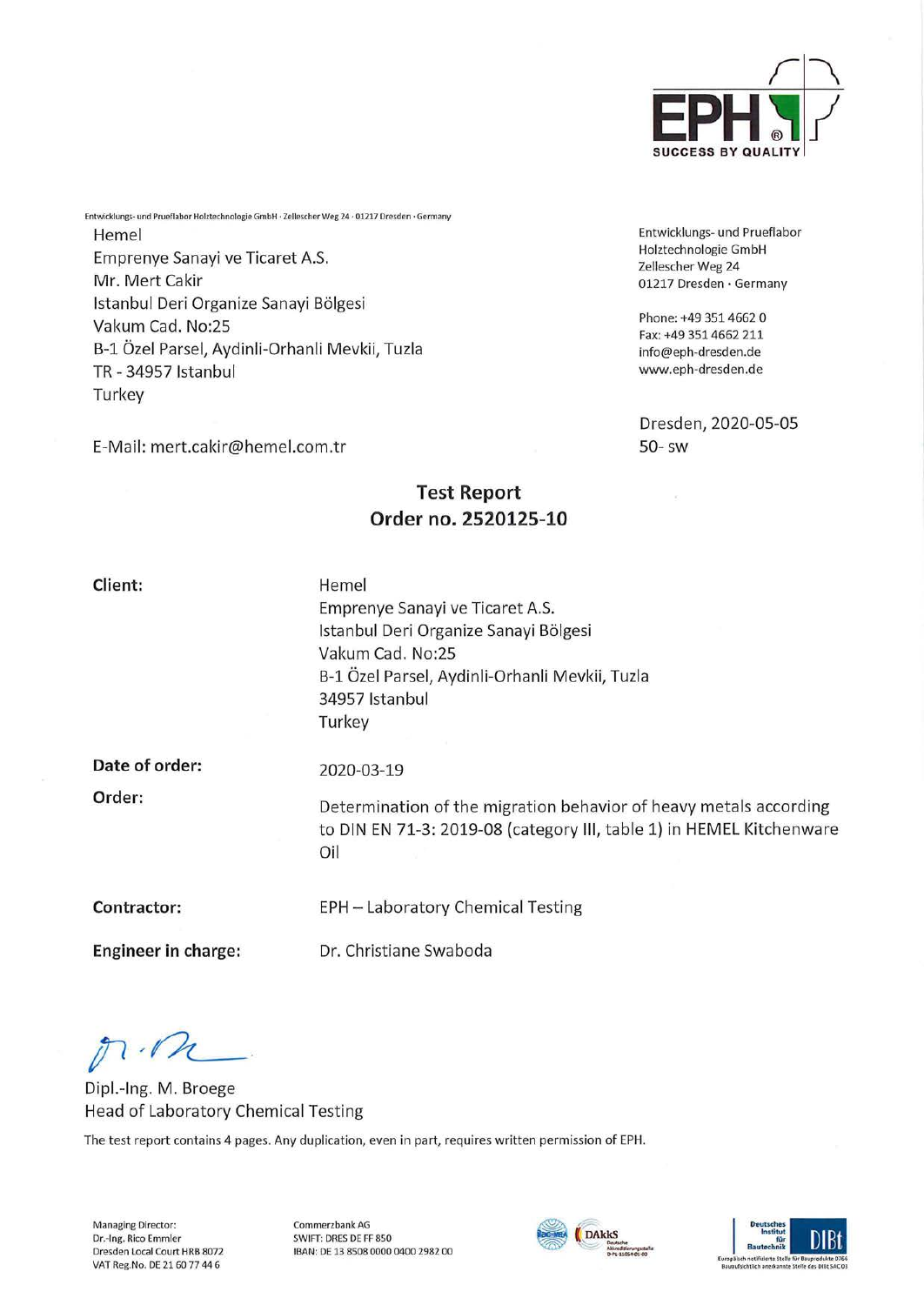## 1 Assignment

Determination of the migration behaviour of heavy metals according to DIN EN 71-3: 2019-08 (Category III according to Table 1) in 1 liquid sample

## 2 Sample material

The client handed over the following sample:

Table 1: sampling information

2520125-Pli HEMEL Kitchenware Oil

Sample receipt in the EPH: 24 March 2020

## 3 Performed tests

Tabelle 2 perfomed tests

| Pos.      | Performed tests                                                 | Testing period |
|-----------|-----------------------------------------------------------------|----------------|
|           | Determination of heavy metals according to DIN EN 71-3: 2019-08 | 2020-04-01/03  |
| $\vert$ 2 | Determination of Chrome VI according to DIN EN 71-3: 2019-08    | 2020-04-14/17  |

Pos 2: The investigation was carried out by the accredited test institute Hansecontrol GmbH

### 3.1 Determination of heavy metals according to DIN EN 71-3: 2019-08

| sample quantities: | ca. $0.5$ g                               |
|--------------------|-------------------------------------------|
| solvent:           | 25 mL 0.07 n hydrochloric acid            |
| method:            | Elution over 2 h in a water bath at 37 °C |
| Quantification:    | with ICP-OES                              |
| Determination:     | double determination                      |

The following elements were to be determined according to DIN EN 71-3:2019-08:

Aluminum (Al), Antimony (Sb), Arsenic (As), Barium (Ba), Boron (B), Cadmium (Cd), Cobalt (Co), Chrome (Cr), Copper (Cu), Mercury (Hg), Manganese (Mn), Nickel (Ni), Lead (Pb), Selenium (Se), Tin (Sn), Strontium (Sr), Zinc (Zn)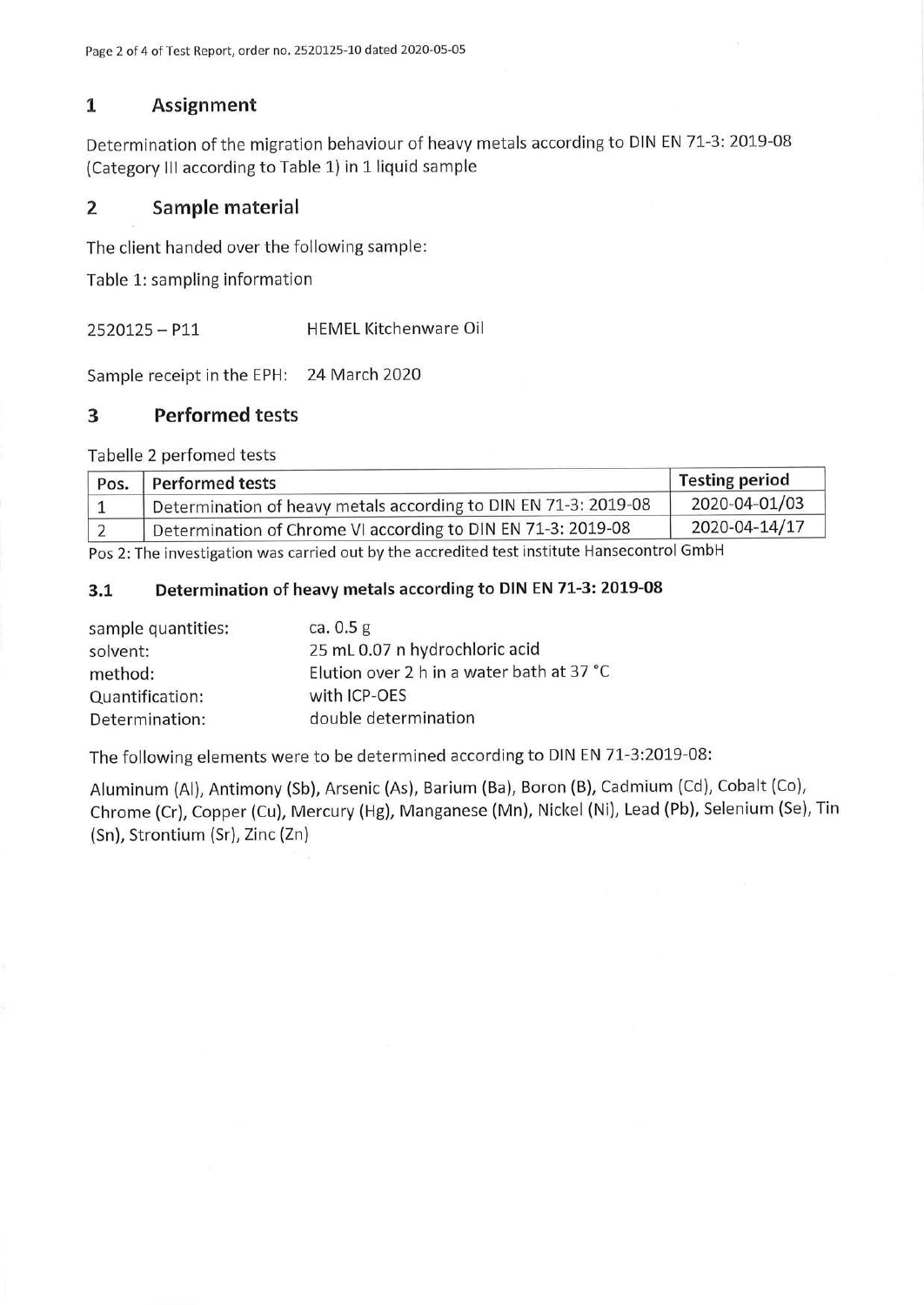#### Page 3 of 4 of Test Report, Order no. 2520125-10 dated 2020-05-05

Table 3: Limit of quantification of different elements

| Element                    | A <sub>1</sub> | As            | Ba  | Cd   | <b>CO</b> | r.<br>u<br>total. | Cr VI<br>u | Cu               | Hg   | Mn   | Ni           | Pb      | Sb   | Se  | Sn   | $S_{r}$<br>ັ<br>---- | Zn |
|----------------------------|----------------|---------------|-----|------|-----------|-------------------|------------|------------------|------|------|--------------|---------|------|-----|------|----------------------|----|
| $\Delta$ 1.<br>LOQ [mg/kg] |                | $\frac{1}{2}$ | 0.1 | 0.05 | 0.05      | 0.02              | 0.005      | $\sim$<br>$\sim$ | 0.05 | 0.05 | 0.25<br>U.LJ | <b></b> | ستشا | سىد | 0.05 | 0.05                 | سى |

LOQ. Limit of quantification [mg/kg]

#### 4 Results

Table 4 Result overview of the tested material

| [mg/kg]                     | Al      | As      | в       | Ba      | Cd      | Co             | Cr<br>total | Cr<br>$(III)^1$ | $Cr (VI)^2$ | Cu      | Hg  | Mn    | Ni       | Pb      | Sb      | Se      | Sn      | Orga-<br>notin <sup>3</sup> | Sr      | Zn    |
|-----------------------------|---------|---------|---------|---------|---------|----------------|-------------|-----------------|-------------|---------|-----|-------|----------|---------|---------|---------|---------|-----------------------------|---------|-------|
| Limit Value<br>Category III | 70000   | 47      | 15000   | 18750   | 17      | 130            | 460         | 460             | 0.2/0.053   | 7700    | 94  | 15000 | 930      | 23      | 560     | 460     | 180000  | 12                          | 56000   | 46000 |
| Measured<br>Values          | $<$ LOQ | $<$ LOQ | $<$ LOQ | $<$ LOQ | $<$ LOQ | $\prec$<br>LOQ | $<$ LOQ     | $<$ LOQ         | n.d.        | $<$ LOQ | LOQ | 0.2   | ↖<br>LOQ | $<$ LOQ | $<$ LOQ | $<$ LOQ | $<$ LOQ | n.d.                        | $<$ LOQ | 141   |
| comply with<br>limit value  | Yes     | Yes     | Yes     | Yes     | Yes     | Yes            | Yes         | Yes             | Yes         | Yes     | Yes | Yes   | Yes      | Yes     | Yes     | Yes     | Yes     | Yes                         | Yes     | Yes   |

n.d. not determined

<sup>1</sup> The chromium (III) content corresponds to the total chromium content minus the chromium (VI) content

<sup>2</sup> The migration limit for chromium (VI) for category III toy material (scraped toy material) has been changed by Commission Directive (EU) 2018/725. The new limit value (0.053 mg / kg) applies from 2019-

11-18. Before this date, the limit is 0.2 mg / kg. Chromium (VI) was only determined for samples in which the total chromium content exceeded the limit value for chromium (VI).

<sup>3</sup> The organotin content was only determined for samples in which the tin content exceeded the limit value for organotin.